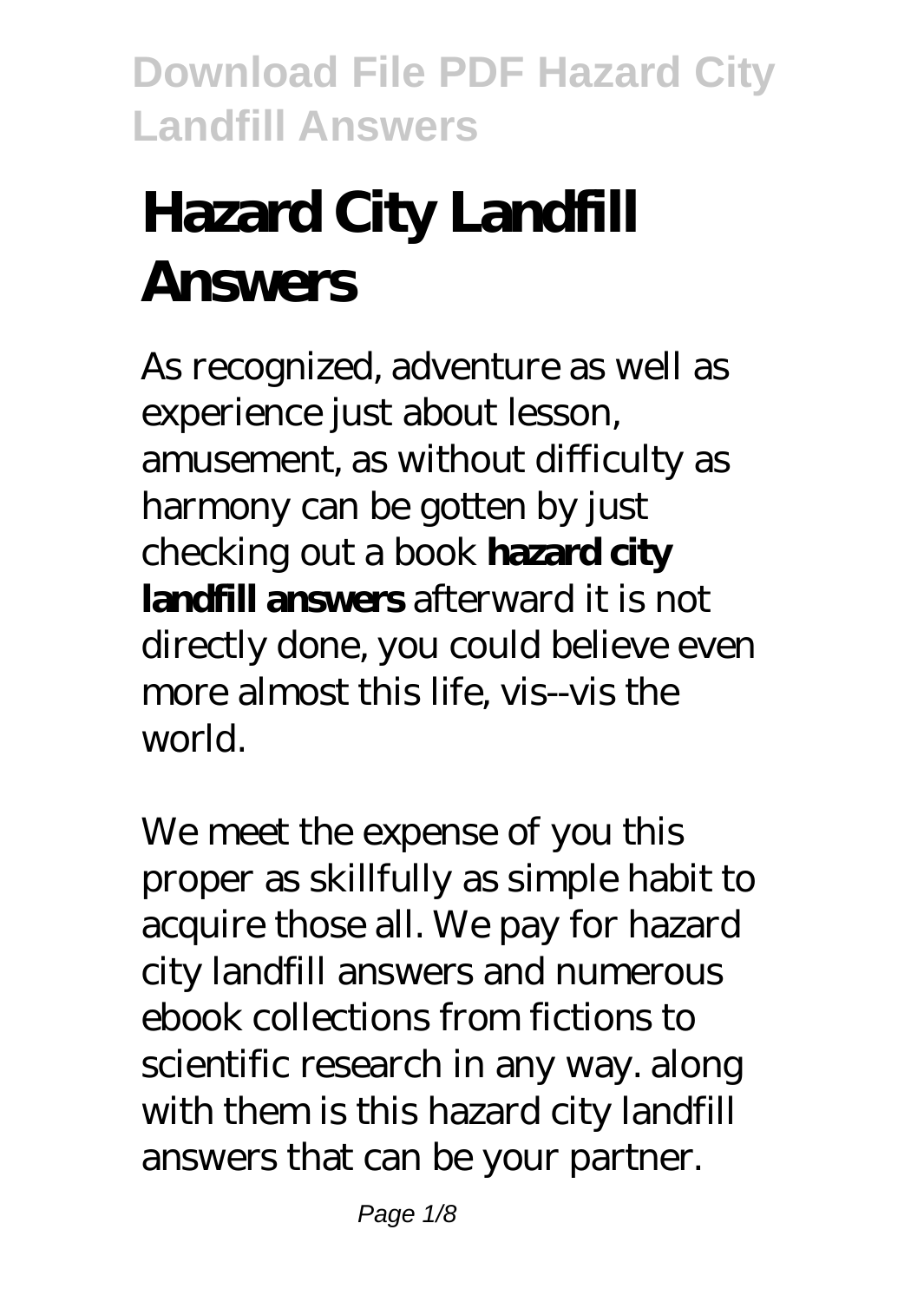Authorama is a very simple site to use. You can scroll down the list of alphabetically arranged authors on the front page, or check out the list of Latest Additions at the top.

#### **Paper recycling - Wikipedia**

An area is designated as a bushfire prone area based on its Bushfire Hazard Level. This is an indicator of how extreme a bushfire can be, based on landscape conditions. Bushfire Hazard Levels can be different across areas. More about the mapping process: Fact Sheet- Bushfire Mapping Methodology and Criteria (PDF, 332.5 KB) or (DOCX, 322.5 KB)

#### **Zero waste - Wikipedia**

The recycling of paper is the process Page 2/8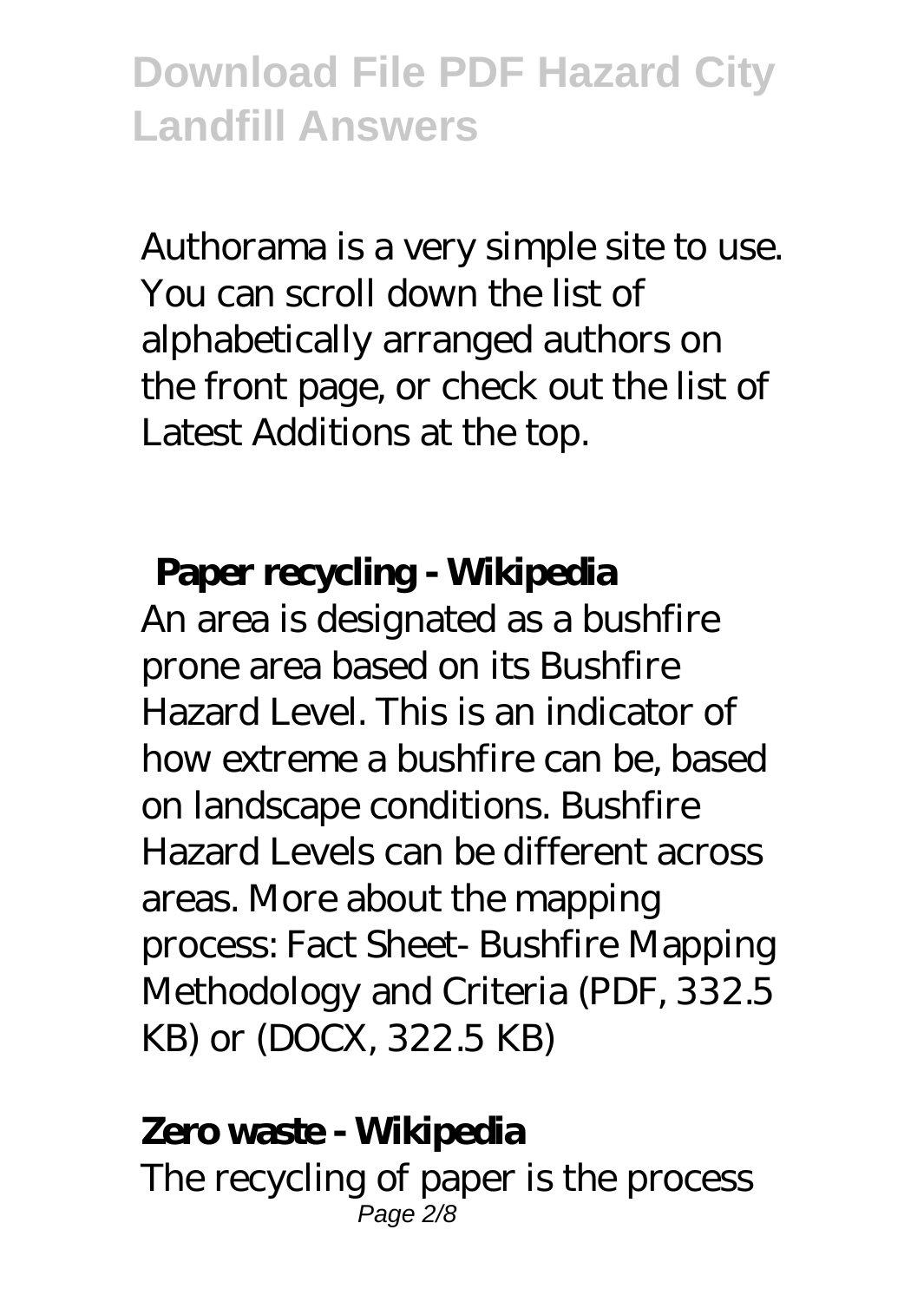by which waste paper is turned into new paper products. It has a number of important benefits: It saves waste paper from occupying homes of people and producing methane as it breaks down. Because paper fibre contains carbon (originally absorbed by the tree from which it was produced), recycling keeps the carbon locked up for longer and out of the atmosphere.

### **Building in bushfire prone areas - Planning**

The City of Knoxville's recycling program started in the 1980s with the introduction of its first Recycling Dropoff Centers. Mixed (or "single-stream") recycling arrived a few decades later, in 2011.

### **Bioterrorism Security Assessment**

Page 3/8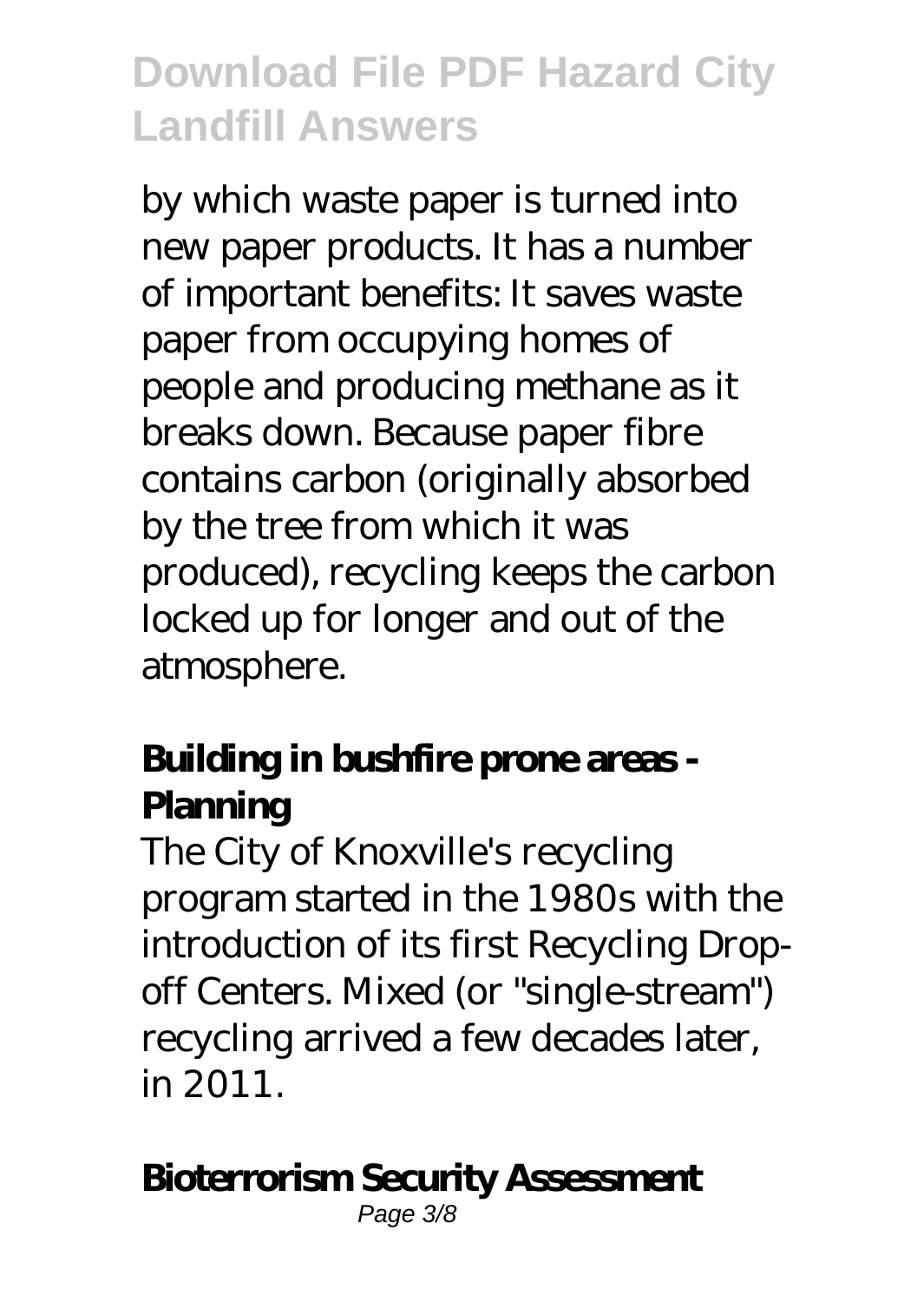### **Alliance | Resident Evil ...**

The Agency will allow the use of the GHS (Globally Harmonized System for Hazard Communication) explosiveness symbol and the GHS flammability symbol on pesticide labeling and it is not limited to NAFTA labels. 40 CFR 156.78 requires warning statements on the flammability or explosive characteristics of pesticide products meeting listed criteria.

### **Recycling & Solid Waste | Hays County**

You can, once in a rare while, fight City Hall and win. He was inspired by the 1990 campaign by community activists against the Lopez Canyon landfill in Sylmar. It's still leaching methane 25 ...

#### **Landfill Design and Operation - SSWM** Page 4/8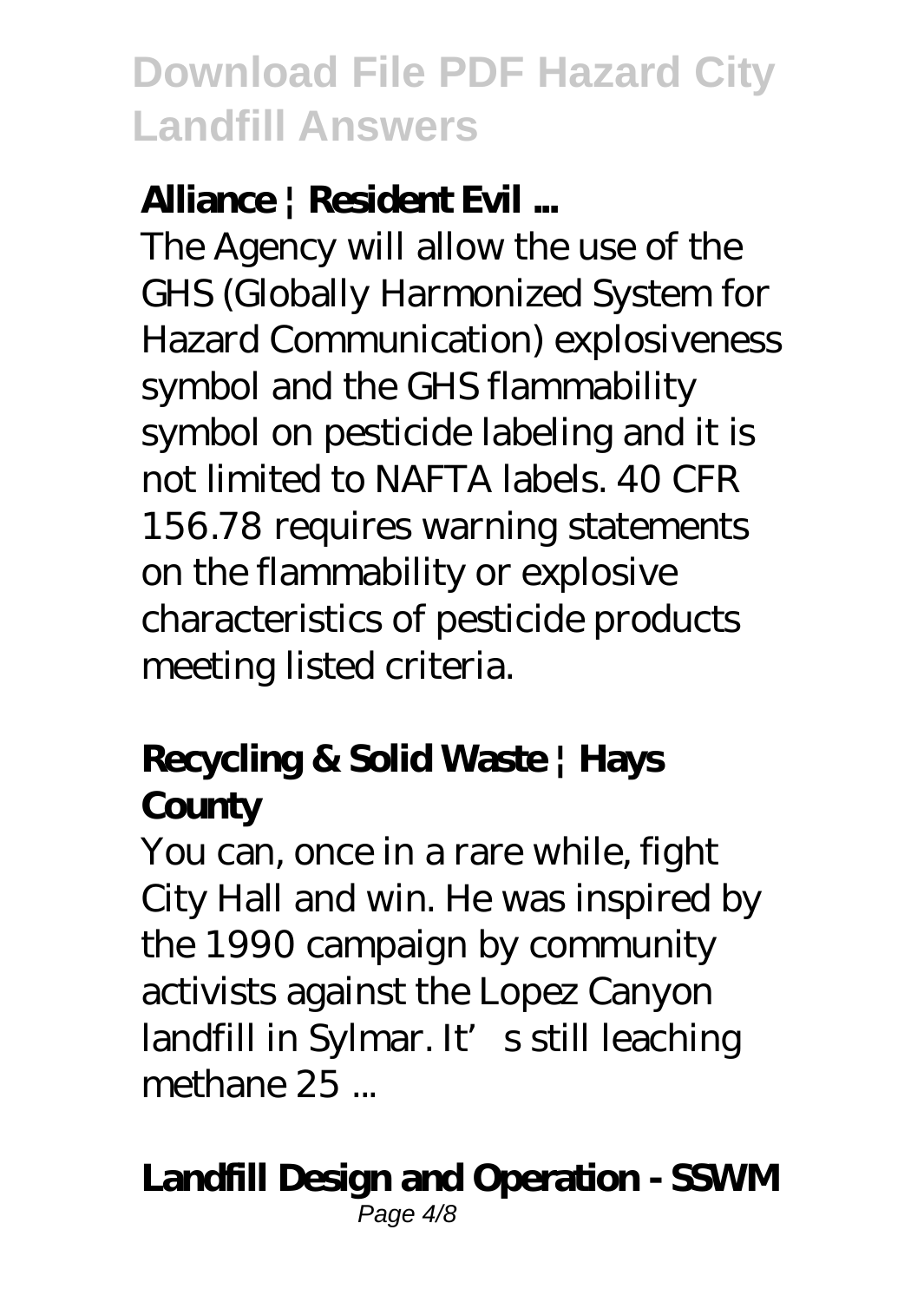Residents in an Andover neighborhood with well water contaminated by a cancer-causing chemical are hoping to get answers as to what is causing it and what state officials plan to do about it.

### **Hazard City Landfill Answers**

with well thought-out answers. Count on being questioned about odors, litter, insects, vermin, noise, dust, ground and waste pollution, and hazards to children. Consider using billboards, radio and television promotion, perhaps even a model of a sanitary landfill and/or transfer station to display in city hall, libraries, and schools.

#### **12 things you always wanted to know about P.E.I.'s only ...**

October 25, 2021 Coolidge City Page 5/8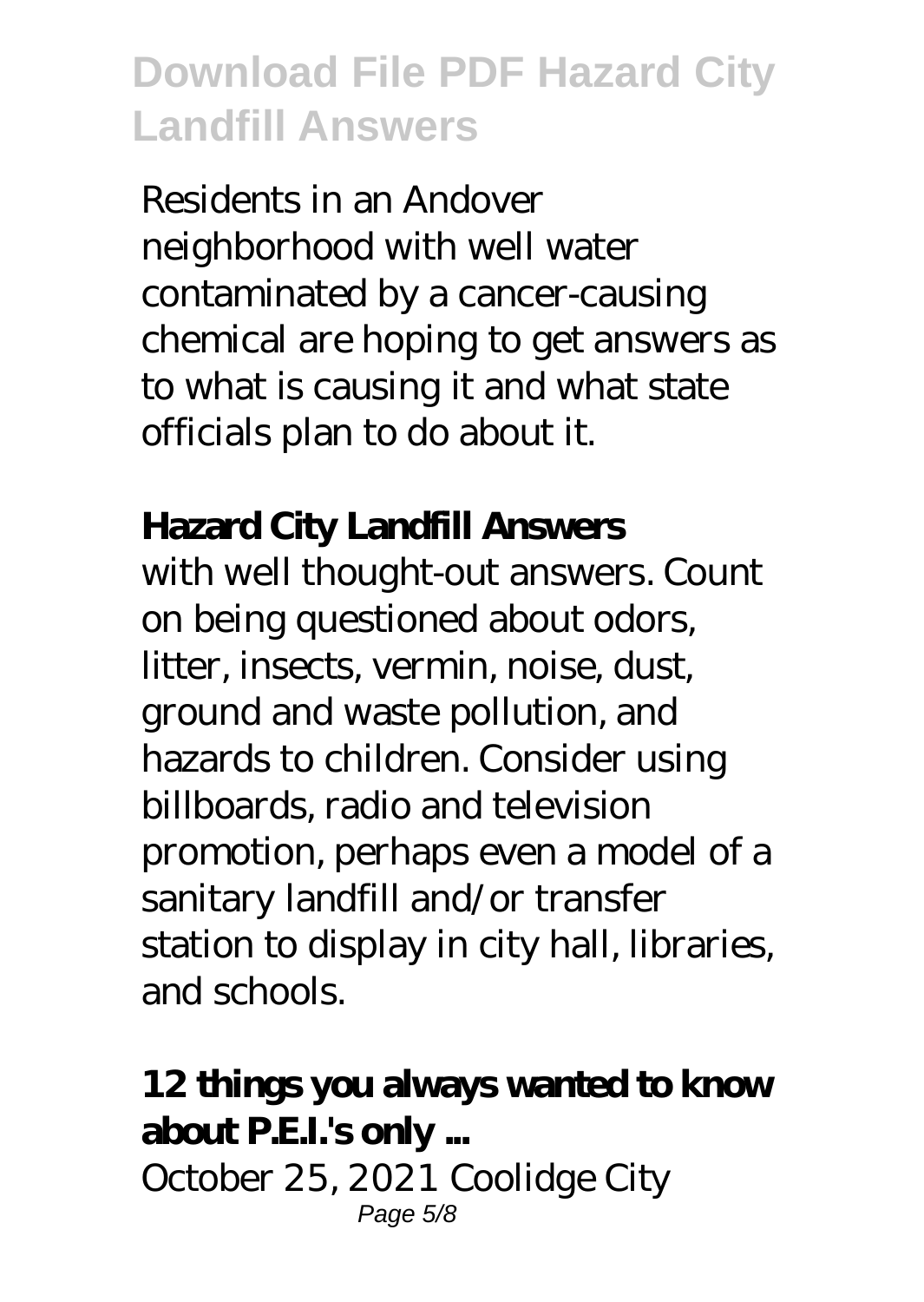Council Meeting, 7pm - Coolidge Council Chambers 911 S. Arizona Blvd. Jobs Learn more about the process of applying for current job opportunities with the City of Coolidge, City employee benefits, and more.

### **Pesticide Labeling Questions & Answers | US EPA**

Recycling and Solid Waste Facilities Below is the information about the Hays County Recycling & Solid Waste facilities, which are normally open Tuesday-Saturday from 8 a.m. to 4 p.m.

### **Andover residents with contaminated water frustrated with ...**

We have the answers to everything you ever wanted to know about the Island's only landfill, where your black Page 6/8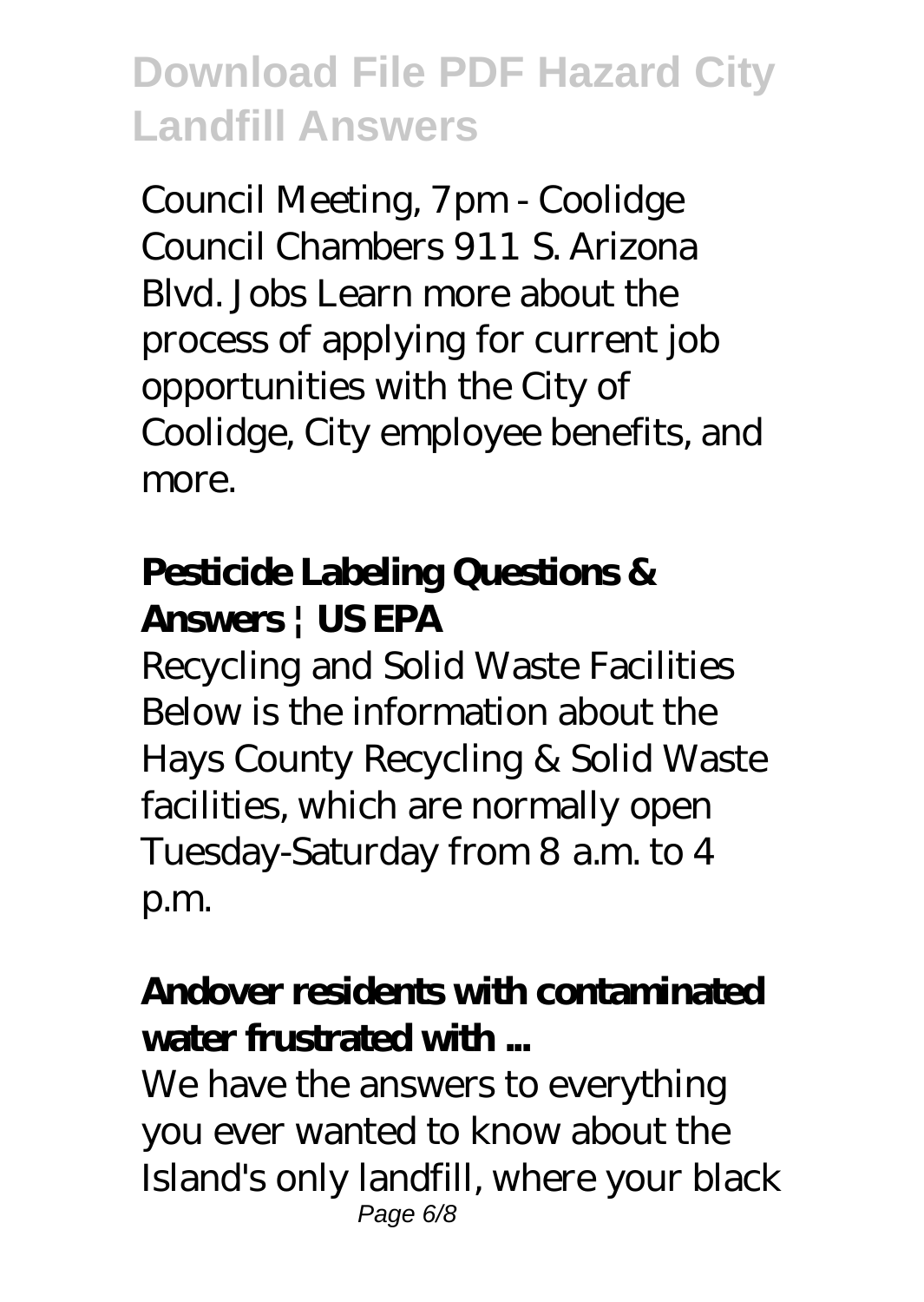cart waste may end up. CBC talked with Heather Myers, disposal manager for Island Waste Management, and Elizabeth Mallett, who supervises the East Prince Waste Management Facility, which includes the landfill as well as a small compost ...

### **Coolidge, AZ**

Zero waste is a set of principles focused on waste prevention that encourages the redesign of resource life cycles so that all products are reused.The goal is for no trash to be sent to landfills, incinerators or the ocean. Currently, only 9% of plastic is actually recycled.In a zero waste system, material will be reused until the optimum level of consumption.

### **Recycling - City of Knoxville**

The original BSAA Headquarters Page 7/8